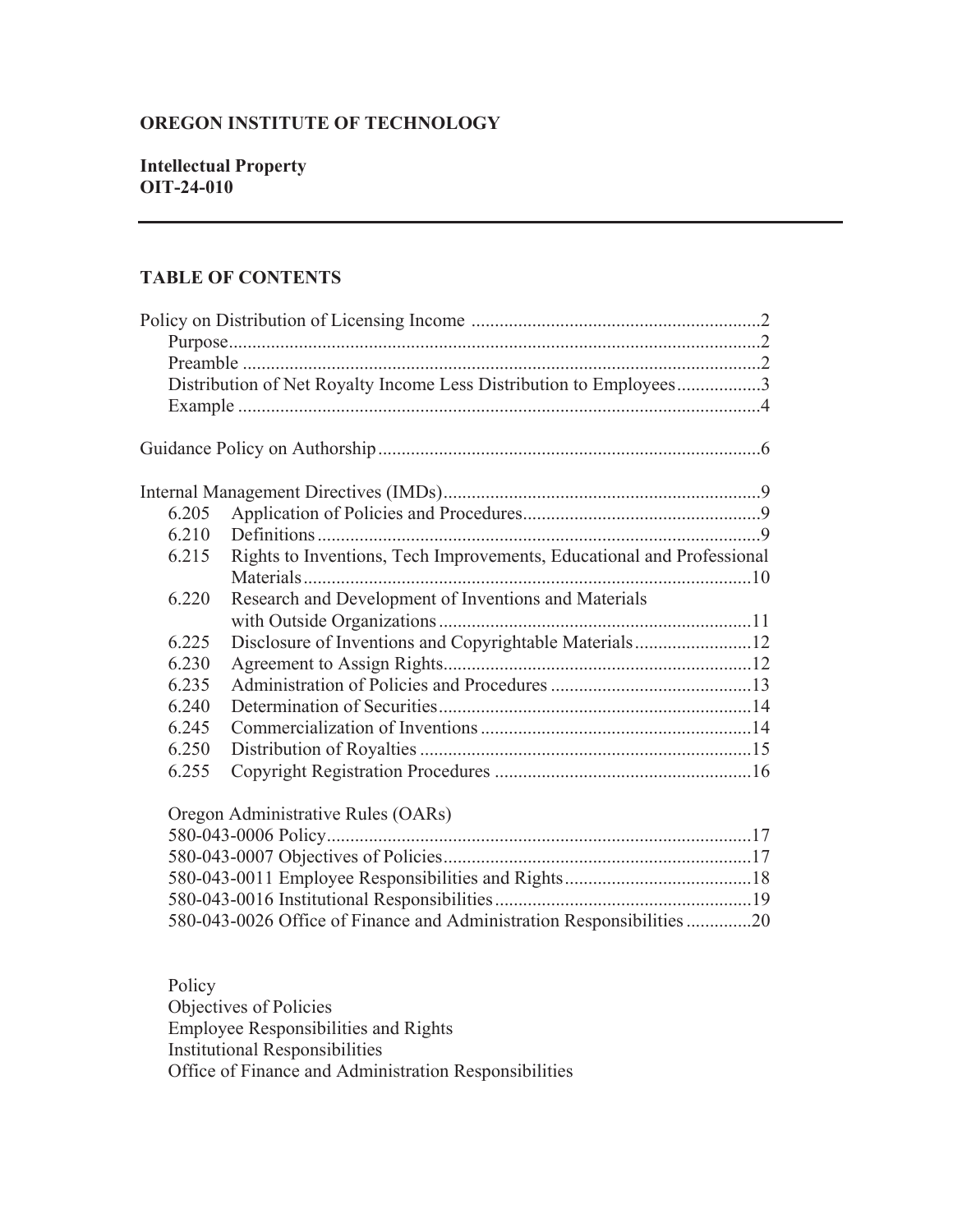### **Policy on Distribution of Licensing Income**

### **I. Purpose:**

To set forth the manner in which revenues received from licensing of the University's intellectual property rights will be distributed among University Employees, their academic units, and the central administration at Oregon Institute of Technology

### **II. Preamble:**

Division 043 of Chapter 580 of the Oregon Administrative Rules (OARs) states that it is the Board of Higher Education's intent to, "establish principles and procedures for equitably sharing net royalty income with employees, and with sponsoring agencies when required by an agreement." Royalty income shall be defined as cash royalties and fees. These rules further state the following: Employees [inventors and authors] shall be eligible to share in net royalty income from each invention or separate improvement thereof, an amount not to exceed:

- (a) 40% of the first \$50,000, 35% of the next \$50,000, and 30% of all additional net royalty income received by the Board for inventions and technological improvements; and
- (b) 50% of net royalty income from educational and professional materials.

Persons entitled to share in this distribution of net royalty income include: faculty, staff, assistants, graduate teaching fellows, graduate research assistants, and student employees.

The employee's share of net royalty income referred to above is the maximum percentage of net royalty income allowed for distribution to inventors and authors. Hence, this amount shall be divided between said inventors or authors, should there be more than one, in an amount agreed upon in writing by all the inventors and authors.

Section 6.250, (3) of the Internal Management Directives (IMDs) defines net royalty income as gross royalty income received by the University minus the following costs: all institutional expenses and reasonable costs incurred in developing the invention or material, expenses incurred in [obtaining], enforcing or defending any patent, copyright litigation, licensing, interference, and marketing costs attributable to the invention or material, as well as any other expenses deemed necessary to recoup. In the normal situation this means repayment of the direct expenses paid by the University to attorneys for the filing and prosecution of the patent applications, or registration of copyright or trademark.

Section 6.250, (6) of the IMDs states that, "net royalty income received by the Board, less the amount distributed, if any shall be dedicated to the institution of the inventor, or author,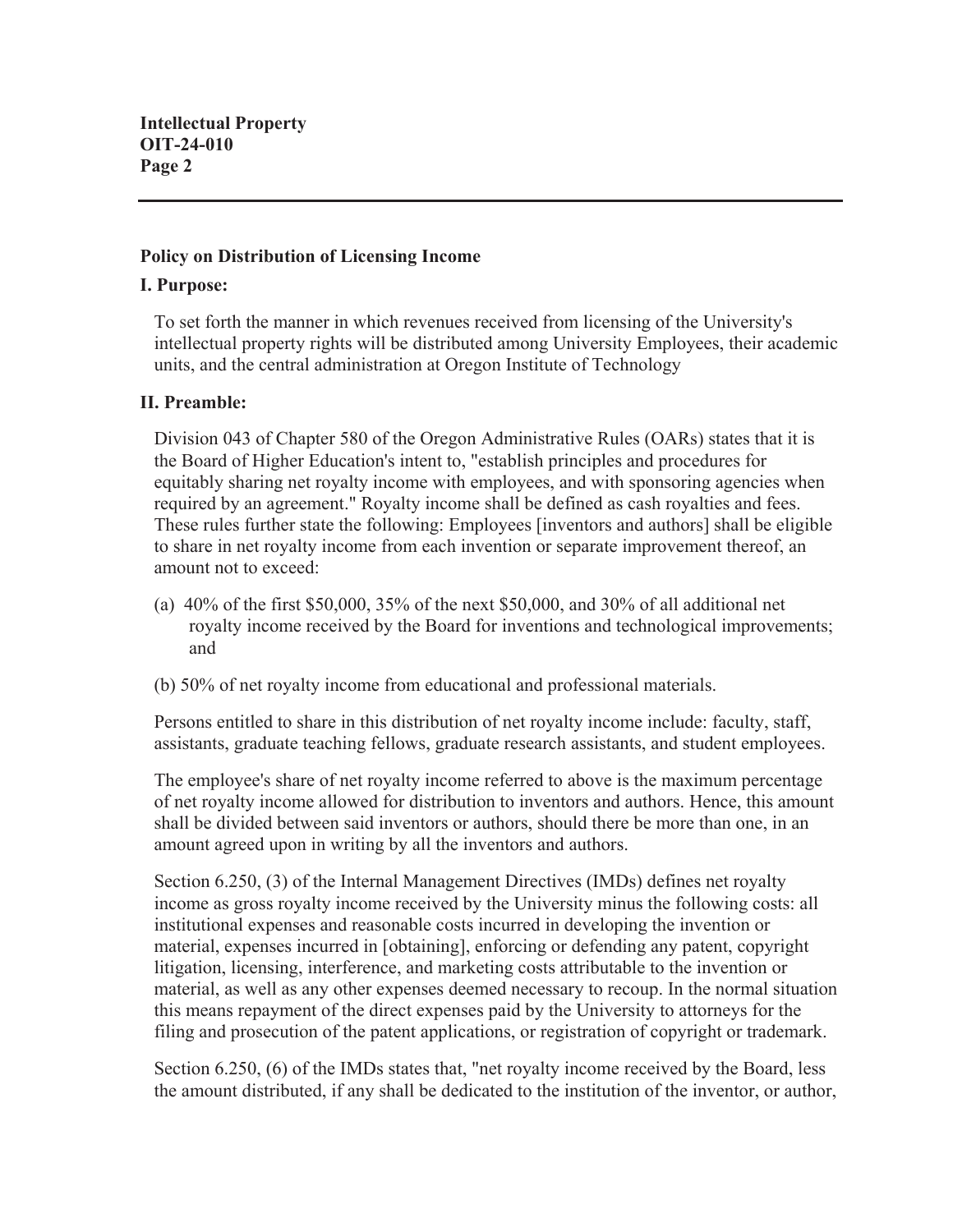subject to the limitation of ORS 351.250. The use made of such net income shall be at the discretion of the president, subject to Board-established budget policy."

## **III. Distribution of Net royalty Income Less Distribution to Employees**

Under this policy, the employees' share of net royalty income will normally be (a) 40% of the first \$50,000, 35% of the next \$50,000, and 30% of all additional net royalty income received by the Board for inventions and technological improvements; and (b) 50% of net royalty income from educational and professional materials ("Employee's Share"). In addition, if equity is granted pursuant to the granting of a license, the Employee's Share of the equity will normally be one-third of the total equity granted. It is expected that the employee will not receive consideration for the technology as it exists at the time of the licensing agreement, in addition to his/her Employee Share. However, it is understood that an employee may participate with an entity which is further developing the technology, and may receive consideration for that participation.

Net royalty income and equity less the Employee's Share constitutes the "University's Share" of net income and equity. The University's Share of net income shall be distributed as follows:

- (a) 50% to the employee's academic unit ("Unit Share"); and
- (b) 50% to the University ("Central Share").

The University's Share of equity will normally be held by the Oregon Institute of Technology Foundation which will be responsible for distributing the income from such equity, if and when available, with the concurrence of the Provost, following the policies above for the distribution of royalty income.

Where there is more than one inventor or author and they are affiliated with different academic units, the Unit Share shall be divided between the academic units in accordance with the percentage each inventor contributed to the invention, technological improvement, or creative work (i.e., educational material, or professional material). Ideally, the Unit Share shall be used to support the continued research/ developmental activity of the inventor(s)/author(s).

Where an inventor or author is affiliated with more than one academic unit, the Unit Share shall go to the academic unit (e.g., department, institute, etc.) which fostered most of the said inventor's or author's work on the project. If such a determination cannot be made, then the Unit Share shall go the inventor's or author's primary unit. Where an inventor or author has left the University prior to its receipt of gross royalty income,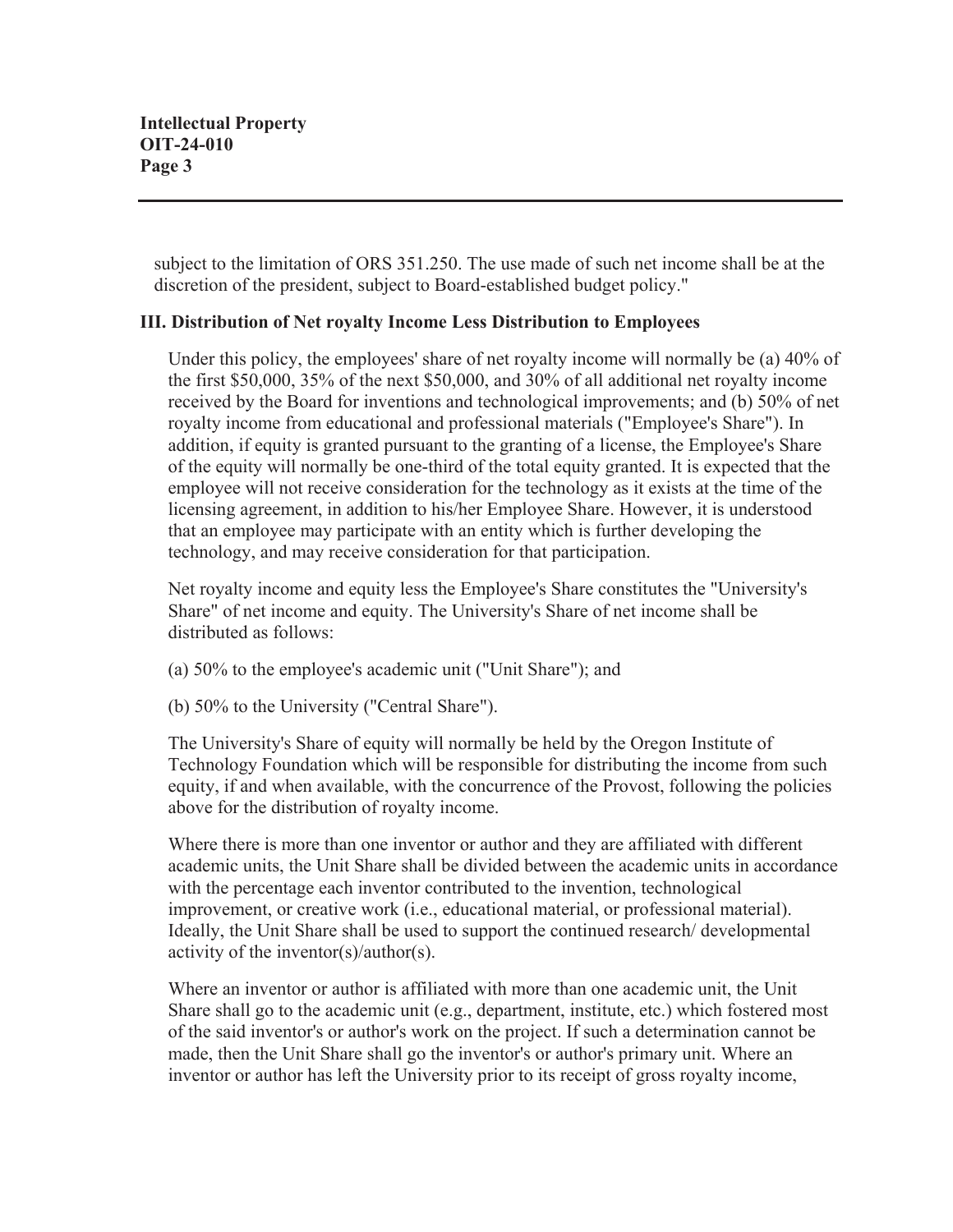subject to distribution hereunder, his/her Unit Share shall remain with the respective academic unit.

While the distribution of the Central Share shall normally be made to the University's patent budget, some or all of these dollars may be reallocated at the discretion of the Provost.

Collaborations frequently occur between employees of the University and other institutions or corporations. In such cases, the University may be required to share its portion of gross royalty income with another party under a joint exploitation agreement. In these cases, the managing partner under such an arrangement may be required to first distribute the partner's income prior to deduction of its valid costs and subsequent distribution of net royalty income.

Distribution of net royalty income shall be made at least once annually. Inventors/authors receiving such monies from licensing revenues shall assume full responsibility therefore (e.g., tax consequences).

Notwithstanding the foregoing, net and gross royalty income can also be held back to cover anticipated reimbursable, but not yet incurred, costs associated with a particular technology.

## **IV. Examples of Distribution of Royalty Income**

1. OIT receives a check for \$75,000 for a license fee (gross royalty income) called for under a newly executed license agreement. The license is for patented technology developed by Dr. X from the Department of Chemistry and Dr. Y from EET. OIT has expended \$10,000 on patent costs thus far and the licensee has agreed to pay future patent costs directly. The revenue shall be distributed as follows:

\$75,000 minus \$10,000 for patent expenses incurred by OIT leaves \$65,000 net royalty income for distribution to faculty/inventors, the departments (Unit Share) and the University (Central Share).

Amount first \$50,000 remaining \$15,000

Faculty 40% 20,000 35% 5,250

Dr. X (60%) (12,000) (60%) (3,150)

Dr. Y (40%) (8,000) (40%) (2,100)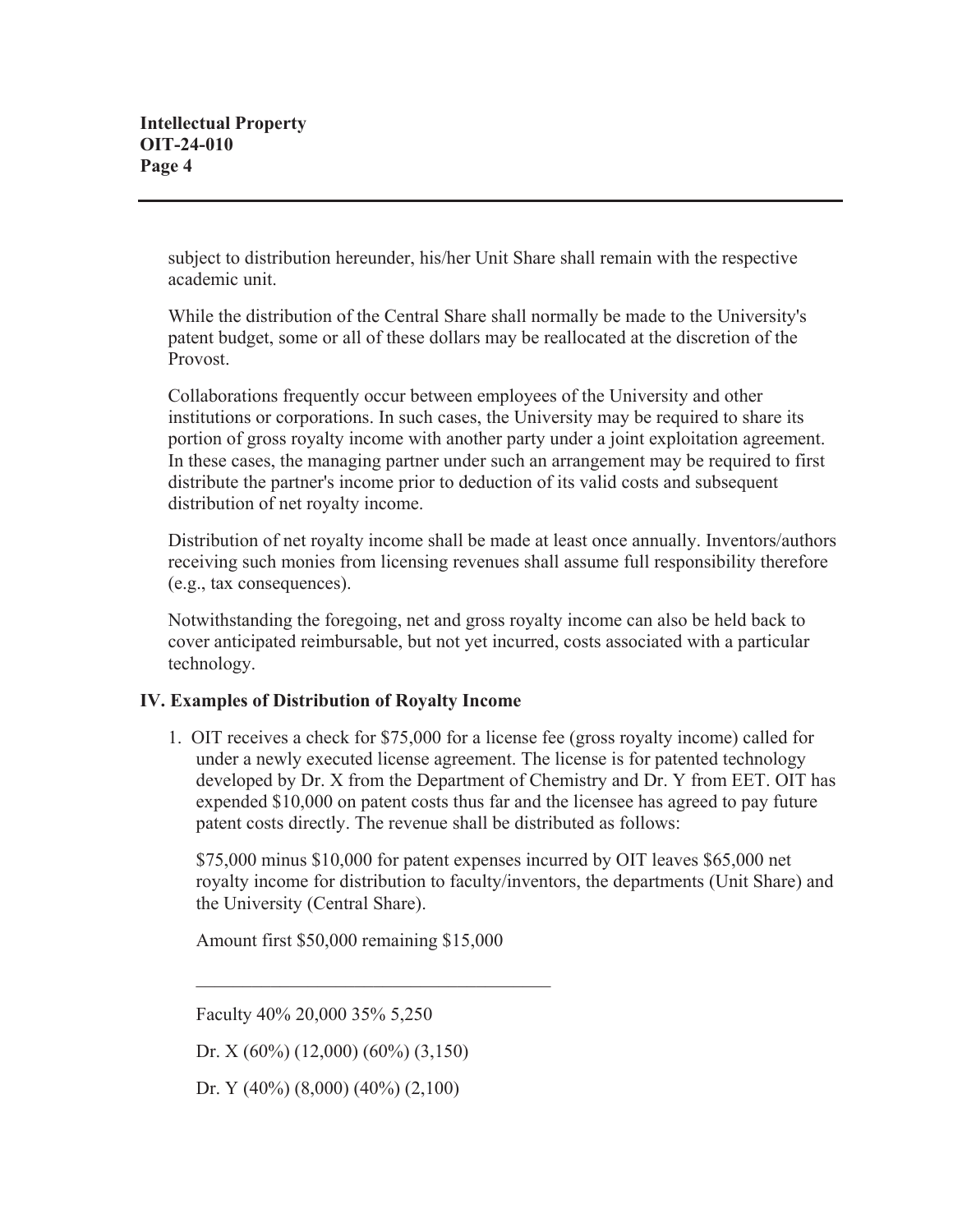Unit Share 30% 15,000 32.5% 4,875

Chem (60%) (9,000) (60%) (2,925)

EET (40%) (6,000) (40%) (1,950)

Central Share 30% 15,000 32.5% 4,875

Total 100% 50,000 100% 15,000

note: amounts in parenthesis are subtotals.

Reminder: net royalty income for inventions is distributed to inventors at the rate of 40% of the first \$50,000, 35% of the next \$50,000, and 30% of amounts over \$100,000. For educational and professional materials, which are typically protected by copyright, 50% of net royalty income is distributed to the authors.

## **OIT GUIDANCE POLICY ON AUTHORSHIP**

## **Guidance for Determining Royalty Sharing Amongst Authors, Originators, and Developers**

University employees who participate in the development of digital media based materials may be eligible for royalty sharing of revenue arising from the licensing of inventions, technological improvements, and educational and professional materials under conditions established by Oregon Administrative Rules, Chapter 580-43-011 and OSSHE Internal Management Directives 6.205-255. These policies provide that employees, originators, authors, developers, and inventors may share a portion of net licensing revenue. The Provost (as the Executive Vice Chancellor's designee) has responsibility for reviewing and approving royalty sharing arrangements proposed for any given licensing action.

### **Authors and Inventors**

The applicable policy statements provide definitions of individuals who may have a share of royalties. An inventor is an "individual who first conceived the idea, invention or technological improvement" (IMD 6.210(4)). An inventor's contribution may or may not be patentable. An author is an "individual responsible for primary subject matter guidance and development of educational and professional materials" (IMD 6.210(5)). An author therefore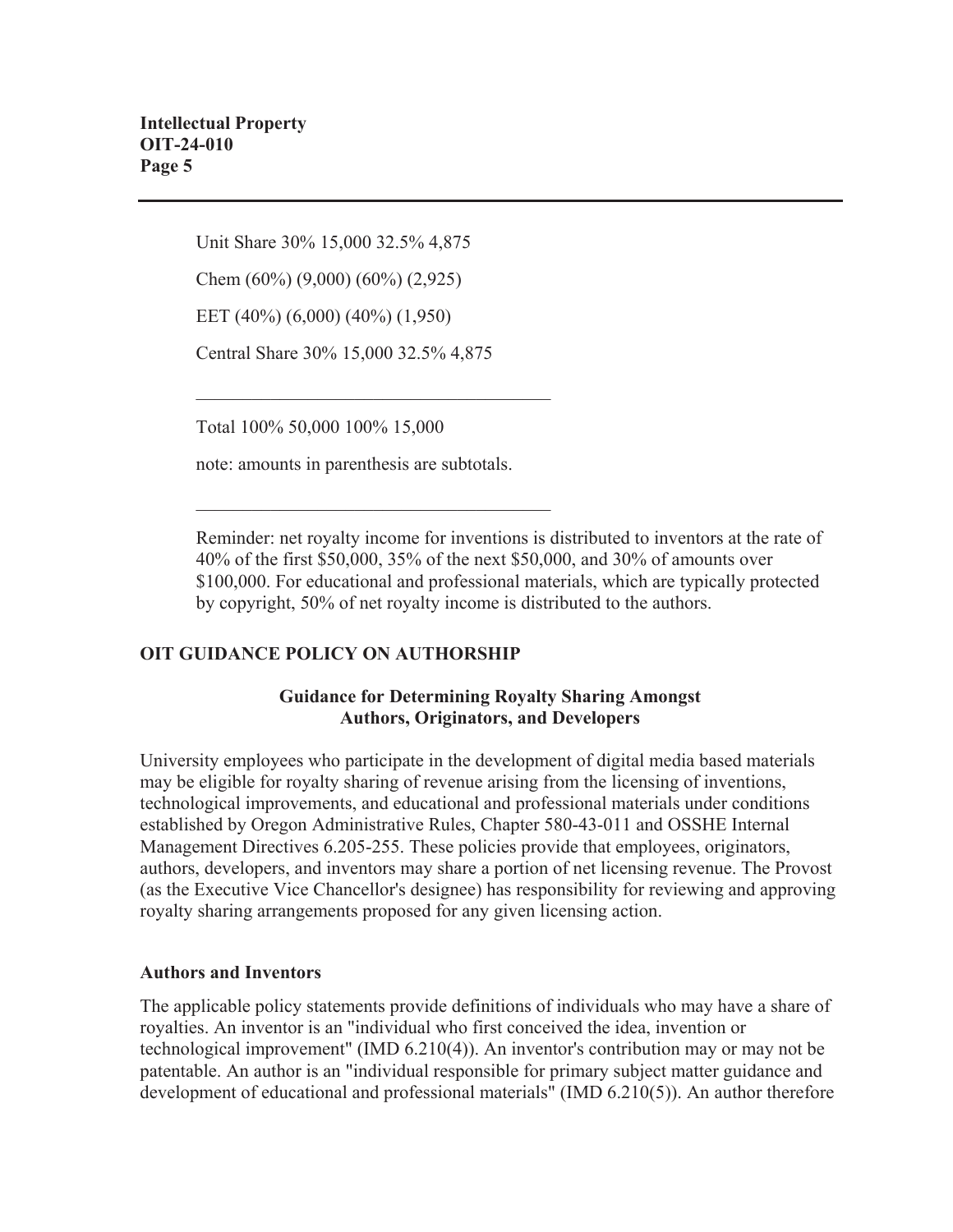provides both guidance and expression to the development of materials. These definitions of inventor and author, respectively, are broader than those given by United States patent law and copyright law. "Originator" is not defined in policy but is used in policy contexts in which "author" might be used. "Developer" is not defined in policy but is used in policy contexts in which "inventor" might be used.

## **Determination of Allocable Share**

The allocable share is determined as a percentage of net income. Net income is defined in policy as the gross royalty income less all institutional expenses and reasonable costs incurred in developing the invention or material, including direct costs of patent protection and direct commercialization expenses, and "any other expenses deemed necessary to recoup" (IMD 6.250 (3). The Provost or designee is responsible for approving the allocable share. Policy provides that up to 50% of net income may be allocated to authors of professional and educational materials; or, in the case of inventions, up to 40% of the first \$50,000, up to 35% of the next \$50,000, and up to 30% of any net income in excess of \$100,000.

## **Agreements on Sharing**

Policy directs that "due consideration shall be given to the equity of all parties in the light of all circumstances surrounding the development" of any given invention or material in reaching written agreement on the sharing of net royalty income. This consideration involves (a) **determination of allocable share** (whether the maximum allowed by policy or some portion less); (b) **those who may receive a portion** of the allocable share; and (c) **the relative proportions shared** among those eligible.

**Determination of Allocable Share.** No share shall be allocated (a) if the originator and developer of an invention or author of material cannot be determined; (b) for any person who has a direct or indirect ownership interest in, or serves as an officer of any organization receiving a license to a development in which he or she has participated; or (c) if the inventor or author waives any claim to net royalty income. If these conditions in part apply, and in part do not apply, then the Provost should recommend an allocable share less than the maximum provided by policy. In all other situations, the maximum allocable share should be provided. In those situations in which a given licensed material has both copyright and inventive elements, the maximum allocable share should follow the inventorship share (40% of first \$50,000, 35% of next \$50,000, and 30% of revenue in excess of \$100,000), unless determined otherwise by the Provost.

**Those Who May Receive a Portion.** Policy anticipates sharing with all who qualify as inventors, authors, originators, or developers of licensed materials, but does not address how such contributors are to be identified. While many individuals may contribute to the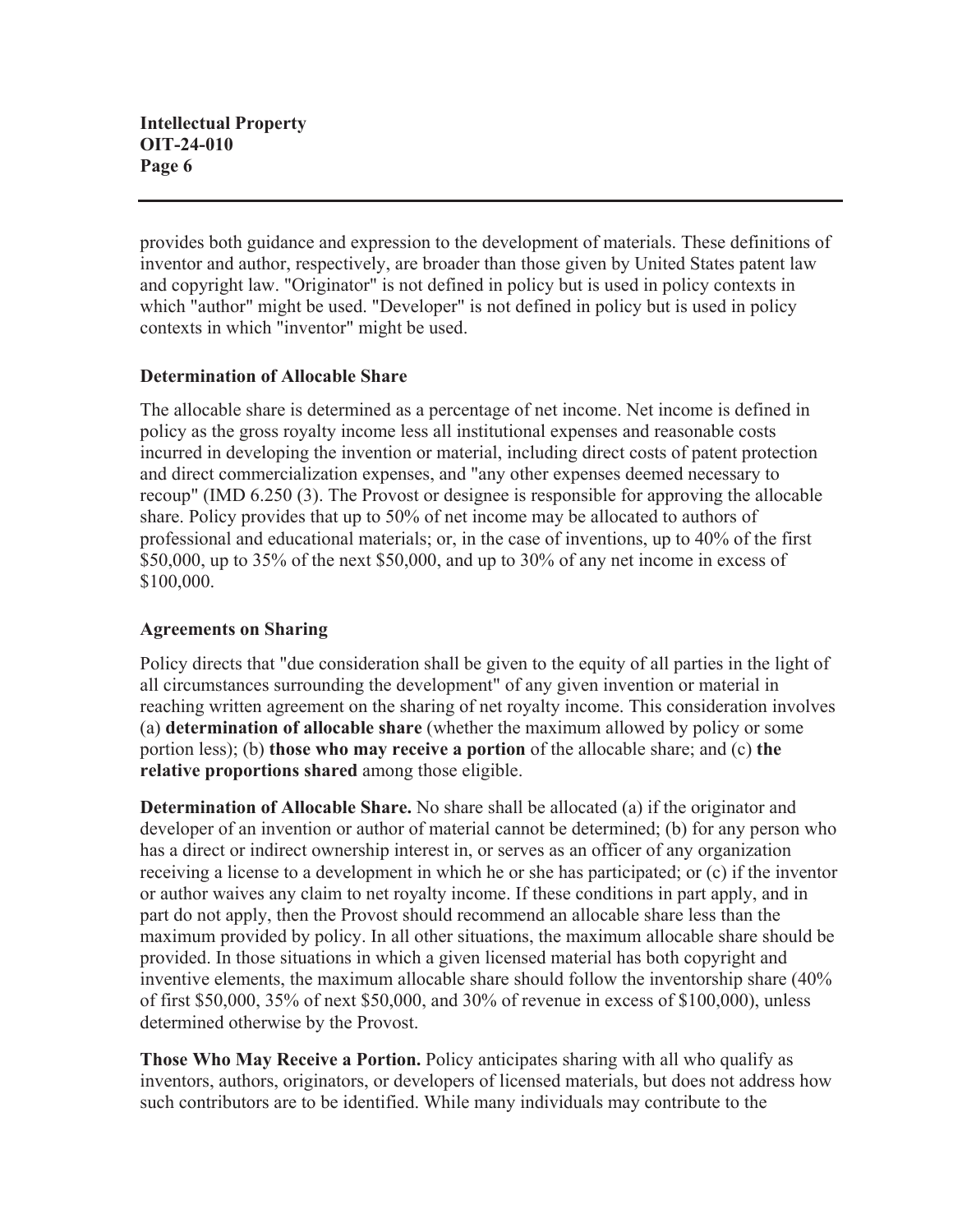development of a given work, it is appropriate for royalty sharing to be limited to those individuals who have made a significant authorial or inventive contribution to the work. Although the University shall strive to be inclusive in its identification of individuals eligible for royalty sharing, involving many individuals in a given distribution may make trivial the amounts to be distributed, adversely affect personal incentives, and create an excessive administrative burden.

Two additional principles can be used to evaluate the eligibility of those associated with any given licensed material. (a) Copyright practice considers those who have contributed expression to a work to be joint authors of a work if they intend their contributions to be merged into a single, interdependent whole, and if they furthermore mutually intend to share in the benefits enjoyed by authors, including control of the materials, participation in financial rewards, and attribution. (b) Academic authorship practice considers those who have made substantial contributions to the scholarship being reported, who are responsible for the accuracy of the information reported, and who have a right to review the work prior to its publication are considered to be authors.

Individuals who serve as editors, proofreaders, copyists, researchers, testers, or who serve in other clerical or mechanical roles are generally not expected to be joint authors or receive a portion of the royalty share. Individuals who perform technical services, such as scanning art work, converting tape recordings from one format to another, or monitoring video recordings are generally not expected to receive a royalty share. Individuals who provide pre-existing materials through a grant of permission are also generally not expected to be joint authors, and any compensation to such individuals for their permission should be construed as a cost of development and not part of the royalty allocation. However, product designers, graphic artists, writers, software programmers, photographers, animators, and others given responsibility to compose, compile, and arrange materials in developing a given work should be considered eligible for a share of royalty income. Graduate teaching assistants, graduate teaching fellows, graduate research assistants, and student employees are also included within these policies (OAR 580-43-011 (5)) and shall be considered authors whenever possible.

**Relative Proportions Shared.** The shares among those eligible to receive a portion of the allocable share shall be equal unless circumstances direct otherwise. Some such circumstances are (a) the authors agree in writing to some other apportionment and submit that writing to the Director of Technology Transfer; (b) a supervisor of staff employees determines that their contributions to a particular work should be in unequal portions; (c) a faculty member and one or more graduate students whose academic program is being supervised by the faculty member are authors, in which case the chair of the faculty member's department and the Provost shall recommend the appropriate relative sharing; (d) authors who receive salary, consulting fees, or other consideration allocated as part of the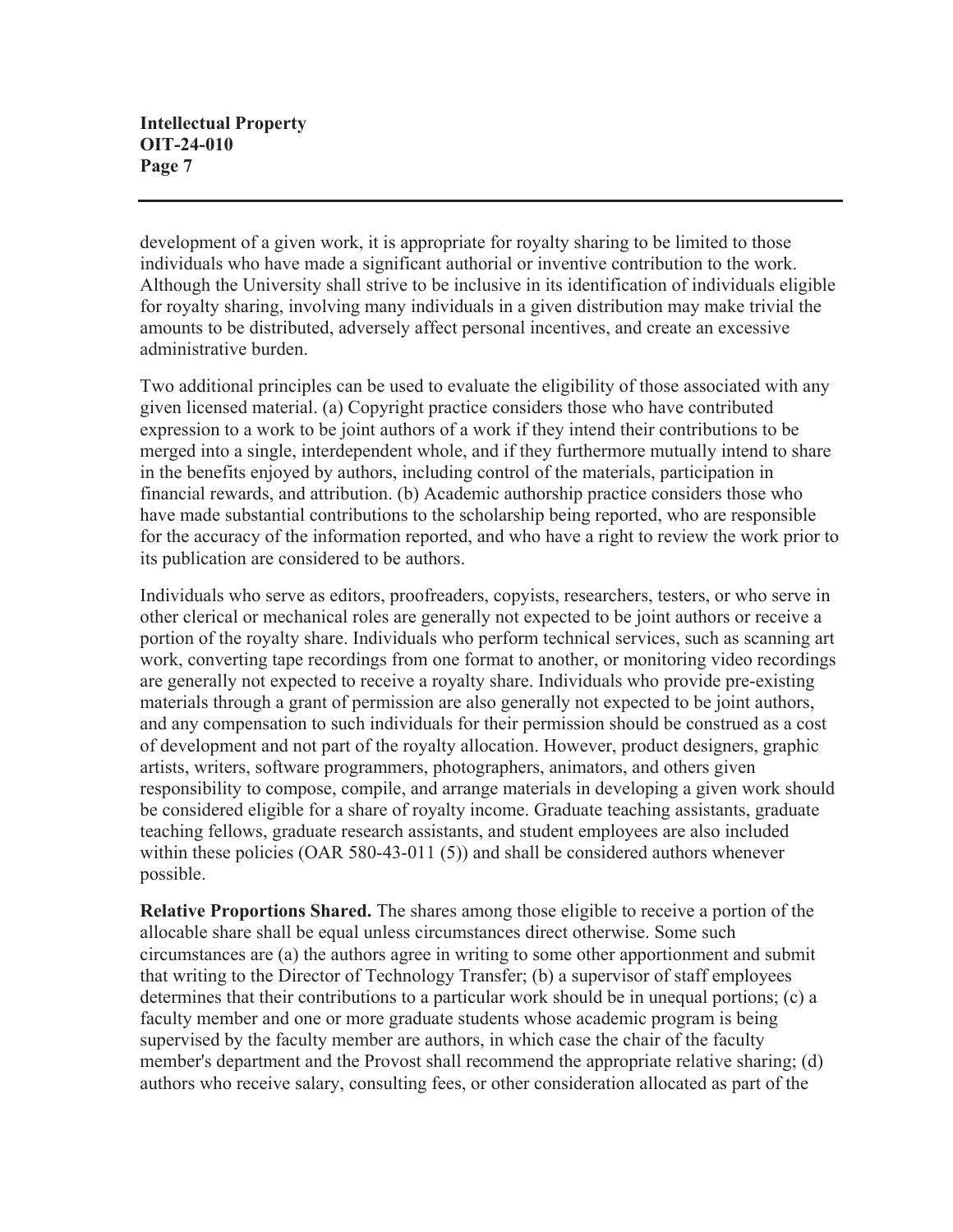recovery of development or support costs associated with the licensed work may receive a lesser share to be recommended by the immediate supervisor of the authors and the Provost.

## **Conduct of Agreement**

Whenever possible, the participation of individuals in work efforts that aim to create licensable works should be established by written memoranda that set forth the conditions of participation and the intentions of all involved with regard to authorship, attribution, control, and the sharing of licensing royalty. Service centers such as those providing design or computing resources should make clear the conditions under which employees of academic and administrative units have access to center personnel. It is not generally possible or appropriate, however, to attempt to make a determination of the extent of the allocable share or the relative sharing among authors until the work has been completed. To expedite agreement on a work it should be promptly disclosed to the Provost together with a statement of the circumstances of development and any memoranda documenting the understandings among those involved. The ranking supervisory authority--in the case of sponsored research, the Principal Investigator; in the case of service units, the Director or immediate supervisor- shall make a recommendation to the Provost with regard to his or her desired arrangements. If those involved are unable to reach agreement, the matter shall be referred to the Provost or designee for resolution. Any final agreement shall be filed with the Office of the Provost.

## **Internal Management Directives**

## *Sections 6.205 - 6.255 : Licensing, Patent, Educational, and Professional Materials*

## **Development, and Copyright Policies and Procedures**

### **6.205 Application of Policies and Procedures**

The policies for licensing, patents, educational and professional materials development, and registration of copyrights apply to all Department of Higher Education employees whose work-related assignments, regardless of location, might enable them to develop new knowledge which was conceived purposely or fortuitously. The policies also apply to other persons using institutional facilities, personnel, or other resources.

### **6.210 Definitions**

- (1) Inventions or technological improvements to which these policies apply include any new and useful process, machine, device, manufacture, or composition of matter, and any new and useful improvements.
- (2) Educational and professional materials to which these policies and procedures apply are those used or distributed primarily for the formal or informal instruction or education of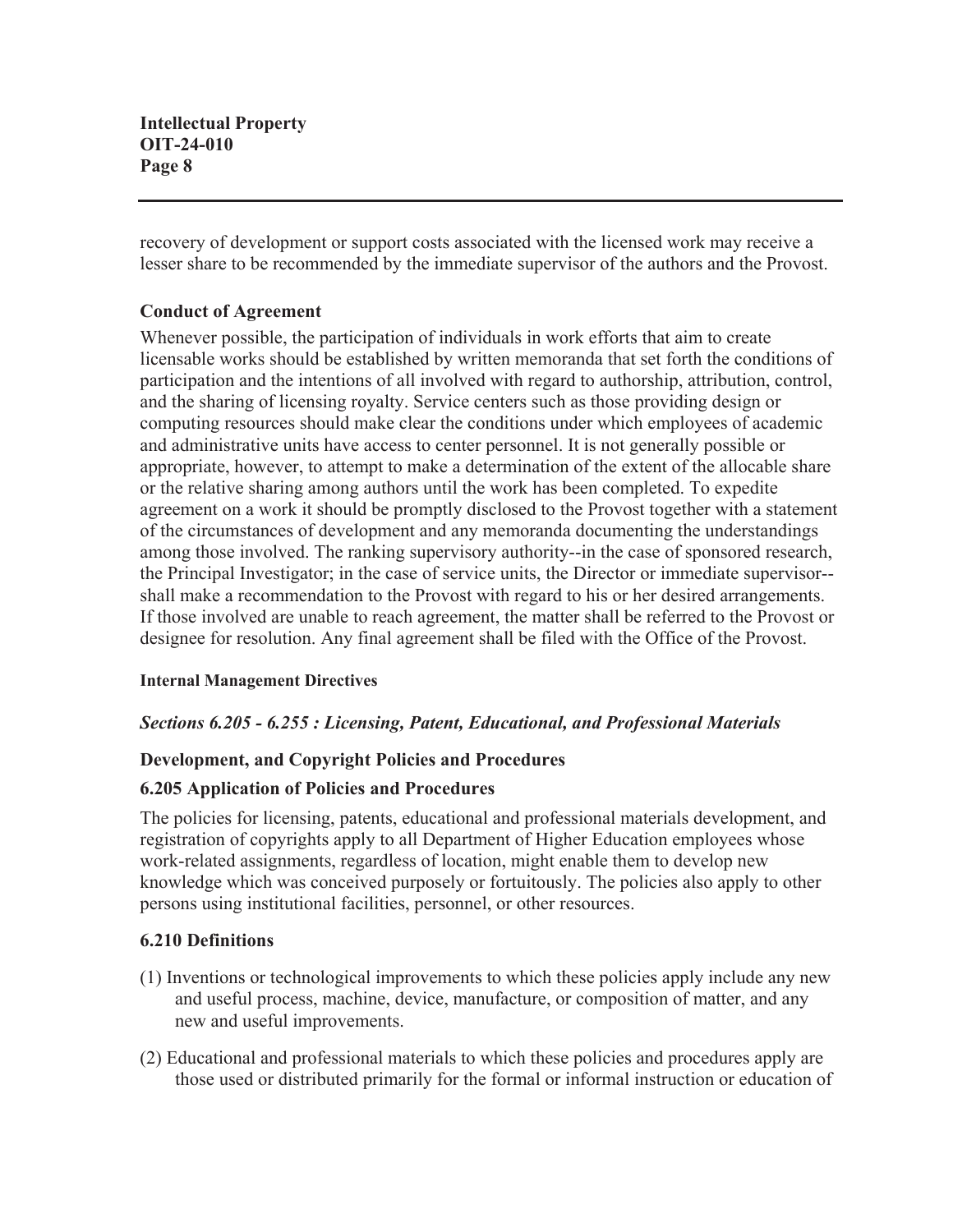professional or general students. Such materials may result from the instructional, research, or public service activities of employees.

- (3) Materials to which these policies and procedures apply are exemplified by:
	- (a) Writings, lectures, study guides, books, text-books, journal articles, glossaries, laboratory manuals, proposals, musical or dramatic compositions, listings, tables, charts, graphs, figures, manuals, codes, software, unpublished scripts, and programmed instructional materials.
	- (b) Video and audio recordings, live video and audio broadcasts, cassettes, tapes, films, filmstrips, slides, transparencies, and other reproductions and visual aids.
	- (c) Computer programs and computer-assisted course-ware.
- (4) Inventor(s) means the individual(s) who first conceived the idea, invention, or technological improvement.
- (5) Author(s) means the individual(s) responsible for primary subject-matter guidance and development of educational and professional materials.
- (6) Material is said to be in the public domain if it is not protected by common law or statutory copyright and, therefore, is available for copying without infringement.
- (7) Publication occurs when by consent of the copyright owner, the original or tangible copies or phono records [tape recording or compact disc] of a work are sold, leased, loaned, given away, or otherwise made available to the general public, or when an authorized offer is made to dispose of the work in any such manner, even if a sale or other disposition does not in fact occur.
- (8) The term "owner" refers to the party who owns or controls the copyright and who has the right to sell, assign, distribute, or license the use of such material.
- (9) Board-and institution-assisted effort is individual effort which involves institution and Board support in the form of significant personnel time, facilities, or other resources.
- (10) Sponsored effort is institution-assigned effort, and assignment, among others, to conduct research and to develop materials, with substantial or all of the personnel time, facilities, or other resources for the assignment being provided by the institution and Board, or an outside sponsor such as a federal agency or private corporation.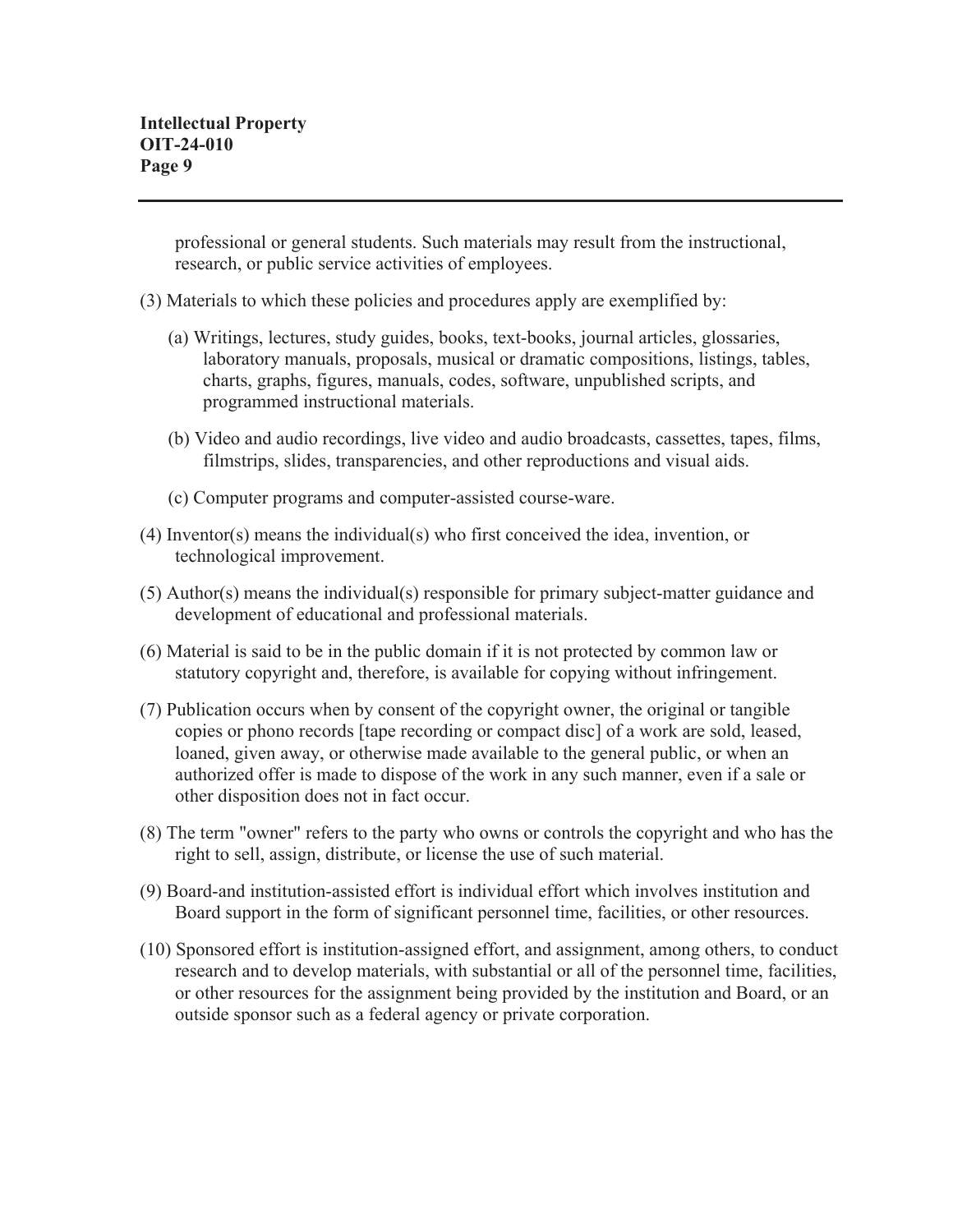### **6.215 Rights to Inventions, Tech Improvements, Educational and Professional Materials**

- (1) The Board reserves the ownership rights to all institutional work-related inventions, and to educational and professional materials developed with institutional resources, including the right to a free and irrevocable license for usage, and if desired, the licensing for use by others. The foregoing does not preclude an institution employee from granting copyright privileges to the publisher of a scholarly or professional journal when no compensation or royalty is involved.
- (2) Educational and professional materials shall be considered as having been developed in the course of employment in those cases when the individual was employed for the specific purpose of preparing or producing the material, or was specifically directed to develop the material as part of general employment duties and responsibilities.
- (3) Lecture notes and other materials prepared by academic staff in connection with a teaching assignment and with only incidental use of institutional facilities, funds, staff, and other resources normally shall be viewed as flowing from individual effort and initiative and shall not be construed as having been produced in the course of discharging the obligations of employment.
- (4) Funds and facilities provided by governmental, commercial, industrial, or other public or private organizations, but administered and controlled by the institution and Board, shall be considered to be funds and facilities provided by or through the institution and Board.
- (5) If it is determined that inventions or materials developed are not related to work or to an assigned project and that development involved no or minimal use of institutional funds or facilities, or that the material developed is incidental to the individual's work assignment, or that the institution and Board have no right, vested interest, or claim in an invention, and the Institution decides to forego the licensing or patenting of an invention or the publishing and copyrighting of the material, the president or designee may recommend to the Vice Chancellor for Finance and Administration or a designee that the Board's interest and rights be waived, and that a statement be issued which waives any institution or Board claim. Such a waiver may be granted only if preexisting commitments to sponsoring agencies have been cleared. Upon receipt of such waiver, the inventor or author shall be free to take such further steps as desired. In the case of an invention, however, the institution has usually provided substantial laboratory, supply and equipment support. Therefore, the president or designee will normally recommend the execution of a limited release only after the institution has exhausted efforts to license or patent the invention. This release enables the inventor to exploit the invention and recover reasonable exploitation, licensing, and patenting costs related thereto and a sum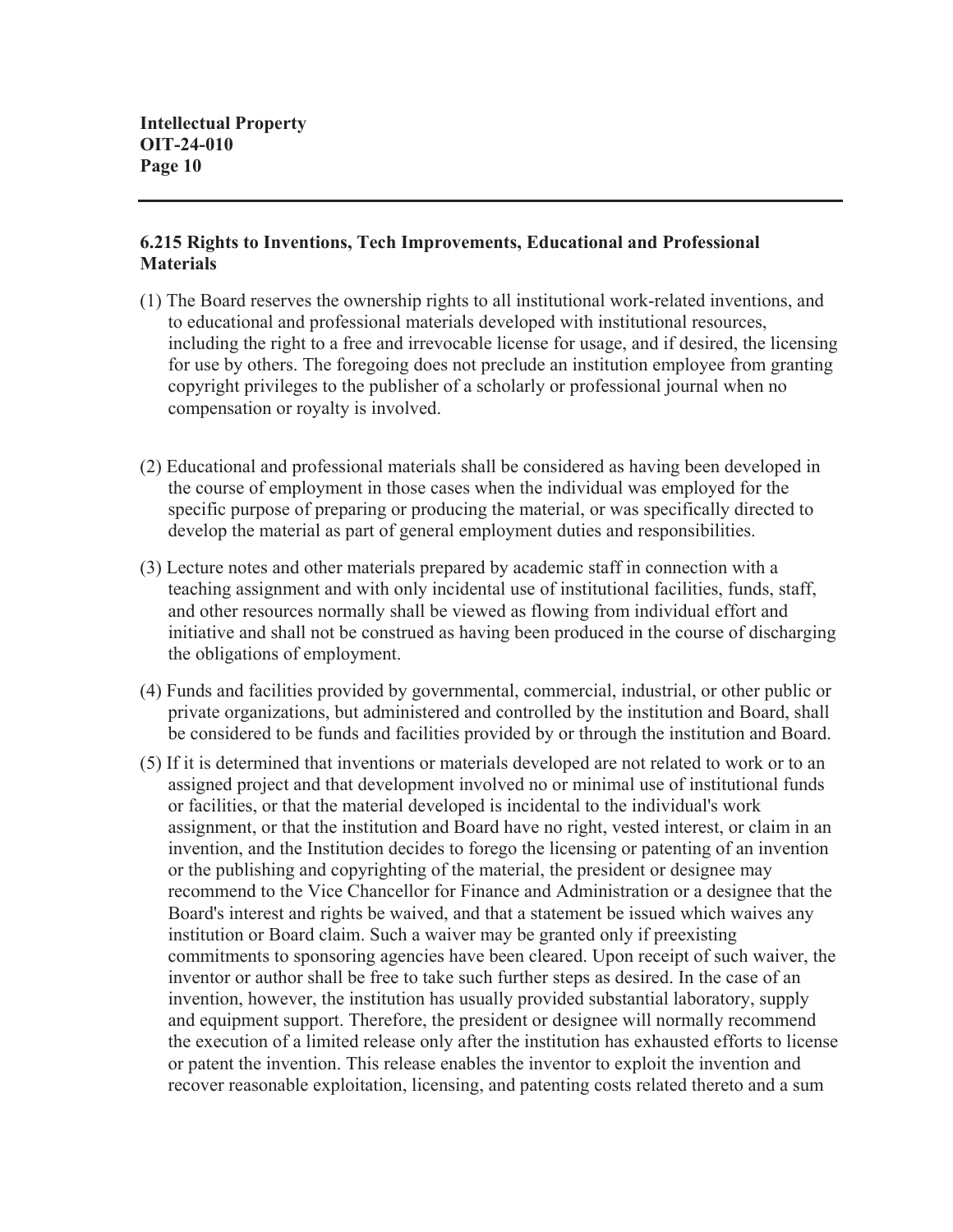up to \$10,000 out of the royalty income receipts, with the inventor and the Board sharing equally in the balance of the net royalty income.

(6) Except as provided above, the ownership rights to all forms of educational and professional material in the form of books, musical or dramatic composition, architectural designs, paintings, sculptures, or other works of comparable type developed by institution and Board employees, either in conjunction with or aside from their employment, shall accrue to the author, unless the material is prepared in compliance with contractual provisions or as a specific work assignment, or significant institutional and Board resources were utilized. An academic staff person's general obligation to produce scholarly works does not constitute such a specific institution or Board assignment.

### **6.220 Research and Development of Inventions and Materials with Outside Organizations**

- (1) In accepting grant and research funds from governmental, nonprofit, and commercial agencies, the institution and researcher shall agree to the conditions in the agreement with the sponsoring agency pertaining to licensing, patent policies, and ownership of all copyrightable material conceived and developed in the course of work required by the agreement. Such agreements shall normally include provisions enabling the institution to publish the findings of research and rights to take title to patentable inventions, discoveries, and educational and professional materials arising from the work performed. In the absence of such agreement or terms, the products shall be the property of the institution and Board.
- (2) At the time any sponsored assignment is made and when inventions, new technology, or materials subject to copyright may be expected to be produced, affected institutional staff are to be advised of copyright limitations and rights to inventions imposed by extramural sponsors as well as institutional and Board policies and procedures regarding the same.
- (3) In cases where it appears in the interest of the Board, institution, inventor, and sponsor, and upon the recommendation of the president or designated administrator, the Vice Chancellor for Finance and Administration or designee may grant rights to the sponsor, including the right to acquire a proprietary interest in and to any invention or patent developed during the sponsored research project.
- (4) When an invention is developed in the course of sponsored research, the sponsor may be granted a non-exclusive license for its own use and, only if appropriate, an option to acquire a limited term, royalty-bearing, exclusive license to such invention.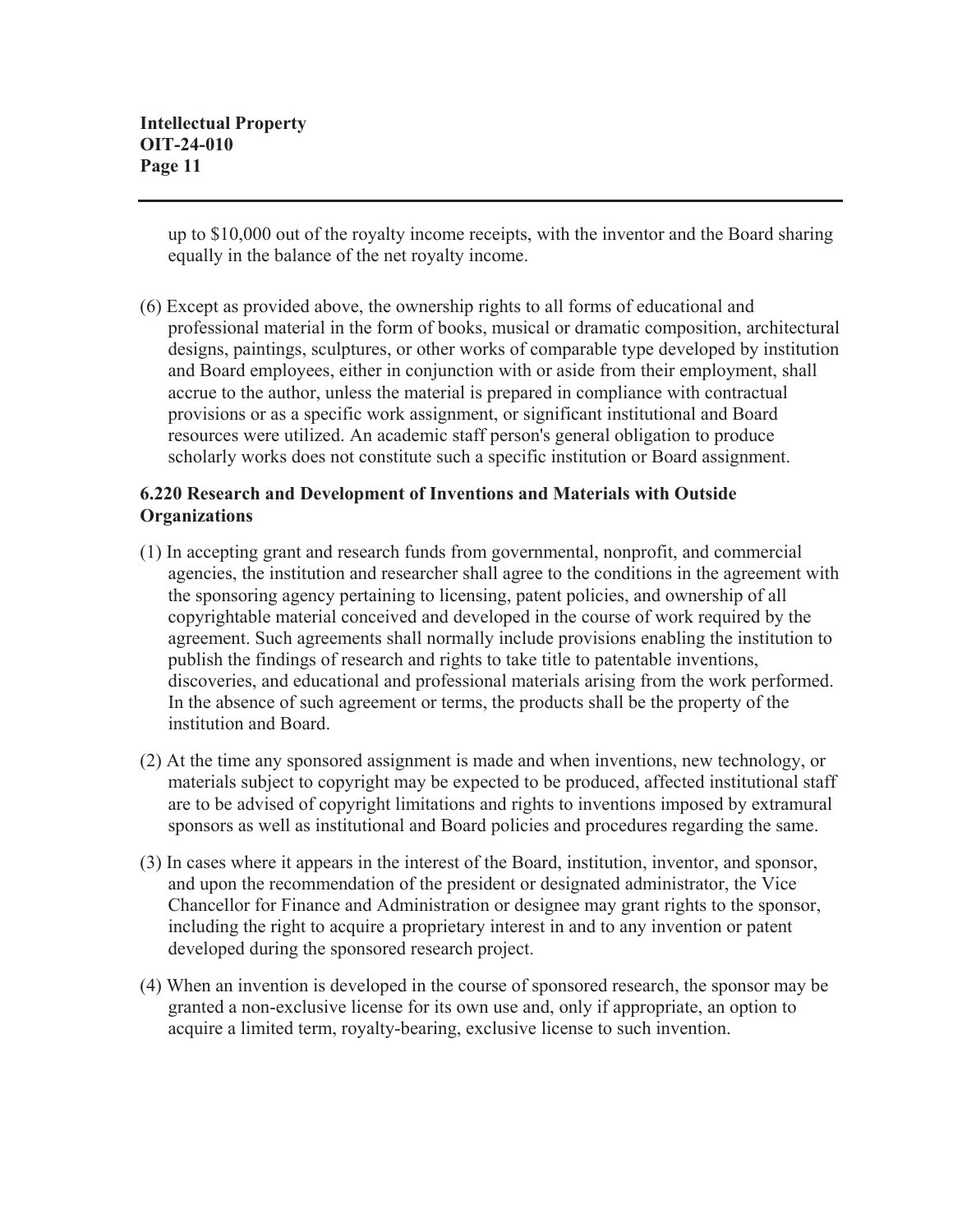### **6.225 Disclosure of Inventions and Copyrightable Materials**

- (1) Employees and any other persons who conceive or develop inventions or technological improvements while engaged in activities utilizing institutional resources shall report the findings on a Department of Higher Education standard disclosure form to, and confer with, the institutional committee, or person designated by the president to administer licensing, patent, educational and professional materials development and copyright policies and procedures. The purpose of the disclosure of an invention or materials developed is to enable the institution to determine potential for licensing, patenting, publishing, and registering of copyright, and the equities of the inventor, author, institution, and Board. Disclosure of details of an invention which might jeopardize the licensing or patent potential may be delayed until the committee or president designee has acted.
- (2) If it is determined that the Board and institution have vested interest and claim in an invention, the inventor shall enter into a standard Department of Higher Education Licensing and Patent Assignment Agreement. The agreement shall be prepared initially at the institution.

### **6.230 Agreement to Assign Rights**

- (1) As part of the acceptance of the Notice of Appointment, each academic employee is obligated to comply with conditions of employment including agreement to assign rights to inventions conceived and materials developed while employed by the institution.
- (2) In cases where a Notice of Appointment is not used, and the employee's work involves potential for discovery or invention, the employee shall execute a standard Department of Higher Education Agreement to Assign Invention, Licensing, and Patent Rights prepared at the institution.

### **6.235 Administration of Policies and Procedures**

- (1) The Board delegates to the Vice Chancellor for Finance and Administration or designee authority to work with each president or designated administrator to obtain licensing, production, and publishing agreements and patents, develop and approve forms used in administering licensing and patent policies, and execute all types of agreements, waivers, releases, and net royalty distribution agreements.
- (2) Each institution and the Board reserve the sole right to make agreements with sponsoring agencies and to include therein provisions regarding ownership and disposition of rights in inventions and materials deemed to be in the interest of the institution, Board, and public.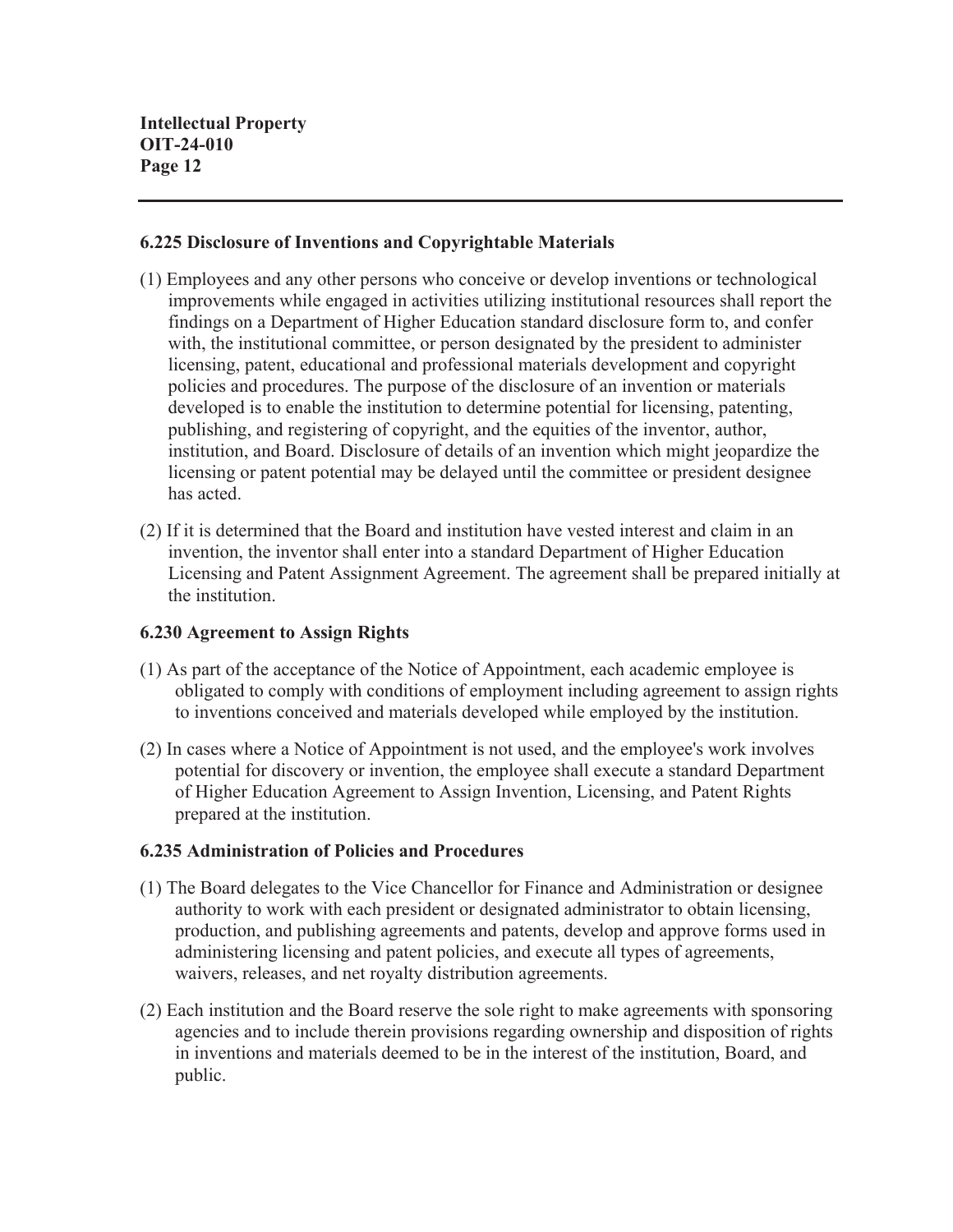- (3) The president is responsible for informing employees regarding Board licensing, patent, educational, and professional materials development, and copyright policies and procedures. The president may delegate this responsibility to a committee or an administrator.
- (4) The duties of the president, committee or a designated administrator shall be:
	- (a) To protect confidentiality of the inventor's or author's disclosure.
	- (b) To counsel with the inventor or author, examine the invention or materials disclosure, and appraise the equities of all concerned parties. If it is determined that the institution and Board have no rights, vested interest, or claim, the committee or administrator shall recommend that the president seek a release or waiver for the inventor or author.
	- (c) To counsel with the inventor or author concerning Board policies and procedures applicable to the invention or material and with policies of sponsoring agencies, if any, and to assist with compliance.
	- (d) To recommend to the president options for maximizing public, Board, institution, and inventor or author benefits when seeking licenses, patents, and publishing agreements. Such action shall be preceded by the execution by an inventor of a Licensing and Patent Assignment Agreement initiated at the institution.
	- (e) To recommend to the president appropriate action pertaining to the invention or Material within 60 days after its disclosure.
- (5) When institutional facilities are utilized on a reimbursable basis to develop educational or professional materials or to conduct research on an invention, an agreement shall be prepared and recommended by the president or designee to the Vice Chancellor for Finance and Administration or designee. Such agreement shall be executed in advance of use of the facilities and shall set forth the understanding regarding the use of facilities, ownership rights, and financial arrangements.

### **6.240 Determination of Securities**

In determining equities relating to ownership rights in an invention or material, institutional personnel and the Vice Chancellor for Finance and Administration or designee shall follow these guidelines:

(1) Consideration shall be given to the equity of all parties in light of circumstances surrounding the development of the new knowledge.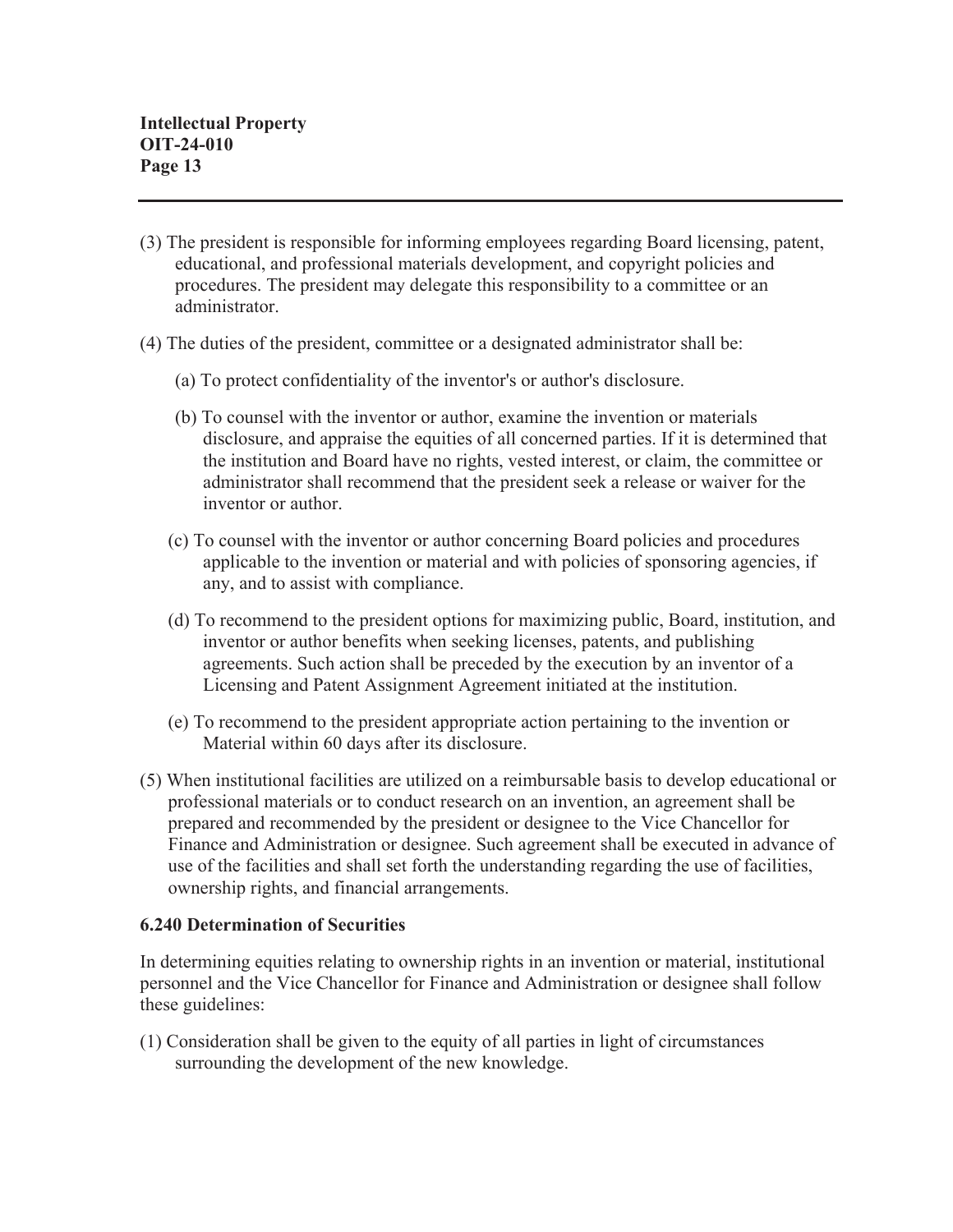- (2) If an invention or material is deemed to be the result of joint efforts, an agreement shall be reached among the inventors or authors, institution, and Board for distribution of any royalties. The total of net royalty income paid to all inventors or authors shall not exceed the maximum percentage of net royalty income which Board policy allows to be distributed to a single inventor or author.
- (3) In the event an agreement cannot be reached regarding the amount of equity of each party and subsequent distribution of net royalty income, the president shall recommend resolution to the Vice Chancellor for Finance and Administration after having taken affirmative steps to assure thorough consideration of the equities of all parties.

### **6.245 Commercialization of Inventions**

- (1) The Board encourages the president to assist the invention commercialization process to the extent that the invention contributes toward fulfillment of the institution's mission. Resource allocation for licensing, patenting, and technology transfer, however, is the responsibility of the president.
- (2) The president, designee, or appointed committee shall counsel with inventors to determine how to make the invention available to industry and the public in an effective and non-discriminatory manner, to obtain reasonable royalties for use in furthering institutional education and research objectives, and to reward the inventor through participation in net royalty income received.
- (3) When feasible, the president or designated administrator shall recommend that the Vice Chancellor for Finance and Administration grant non-exclusive royalty-bearing licenses to all qualified organizations. Exclusive licenses may be recommended if it is determined that such a license is required in the best interest of the public, Board, institution, and inventor in order to encourage marketing and eventual public use of the invention.
- (4) Before granting an exclusive license, a bona fide effort shall be made by the institution to apprise qualified organizations known to be interested in the subject matter of the invention and in developing the invention through a non-exclusive license.
- (5) When it is deemed appropriate to grant an exclusive license, the length of exclusivity shall be limited to that time deemed necessary to provide the licensee with the necessary incentive and opportunity to market the product and recover developmental costs, usually not more than five years from the date of first commercialization of the invention, or the issuance of a patent, whichever comes first, and a non-exclusive license for the life of the patent.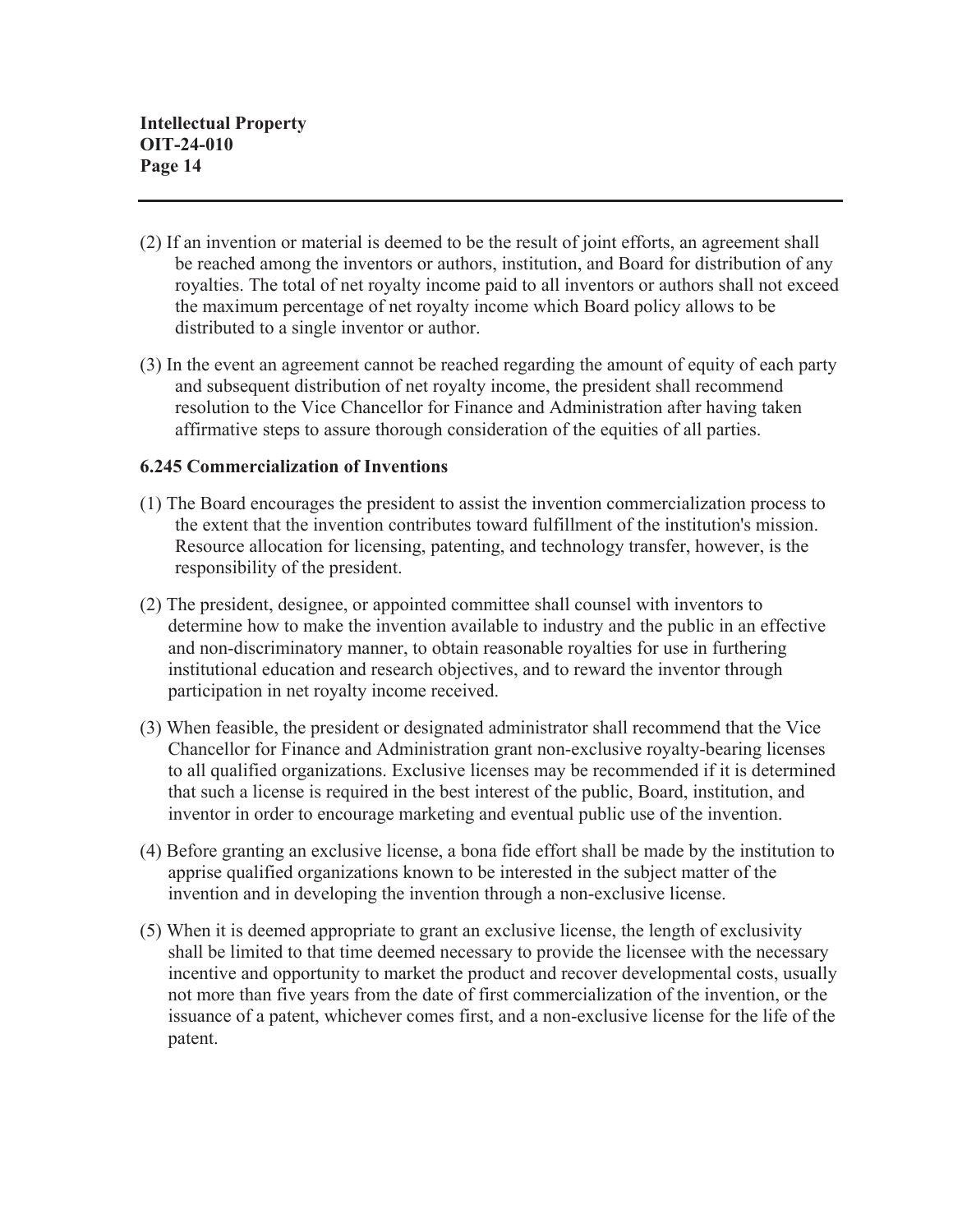#### **6.250 Distribution of Royalties**

- (1) The Vice Chancellor for Finance and Administration or designee, upon the recommendation of the president, shall act on behalf of the Board to conclude agreements to share net royalty income accruing to the Board from licensing and patent agreements, and from the sale, lease, or licensing of materials outside the institution.
- (2) Agreements involving the sharing of net royalty income shall be initiated in writing at the institution and recommended by the president or designee to the Vice Chancellor for Finance and Administration or designee for review and approval. In determining disposition of income, due consideration shall be given to the equity of all parties in the light of all circumstances surrounding the development of the invention or material.
- (3) Prior to distribution of any royalty income, the Vice Chancellor for Finance and Administration or designee shall require deduction from gross royalty income all institutional expenses and reasonable costs incurred in developing the invention or material, expenses incurred in enforcing or defending any patent, copyright litigation, licensing, interference, and marketing costs attributable to the invention or material, as well as any other expenses deemed necessary to recoup. Gross royalty income minus all such costs and expenses constitutes net royalty income.
- (4) The maximum net royalty income which may be distributed to the inventor shall be 40 percent of the first \$50,000 of net royalty income received by the Board, 35 percent of the next \$50,000, and 30 percent of all additional net royalty income.
- (5) The maximum net royalty income which may be distributed to the author shall be 50 percent of the net royalty income received by the Board.
- (6) Net royalty income received by the Board, less the amount distributed, if any, shall be dedicated to the institution of the inventor, or author, subject to the limitation of ORS 351.250. The use made of such net income shall be at the discretion of the president, subject to Board-established budget policy.
- (7) If the originator and developer of an invention or author of material cannot be determined, or if the inventor or author waives any claim to net royalty income, the percent share of royalties intended for such person may be distributed, upon recommendation of the president or designee, to the originating department, laboratory, or center at the institution.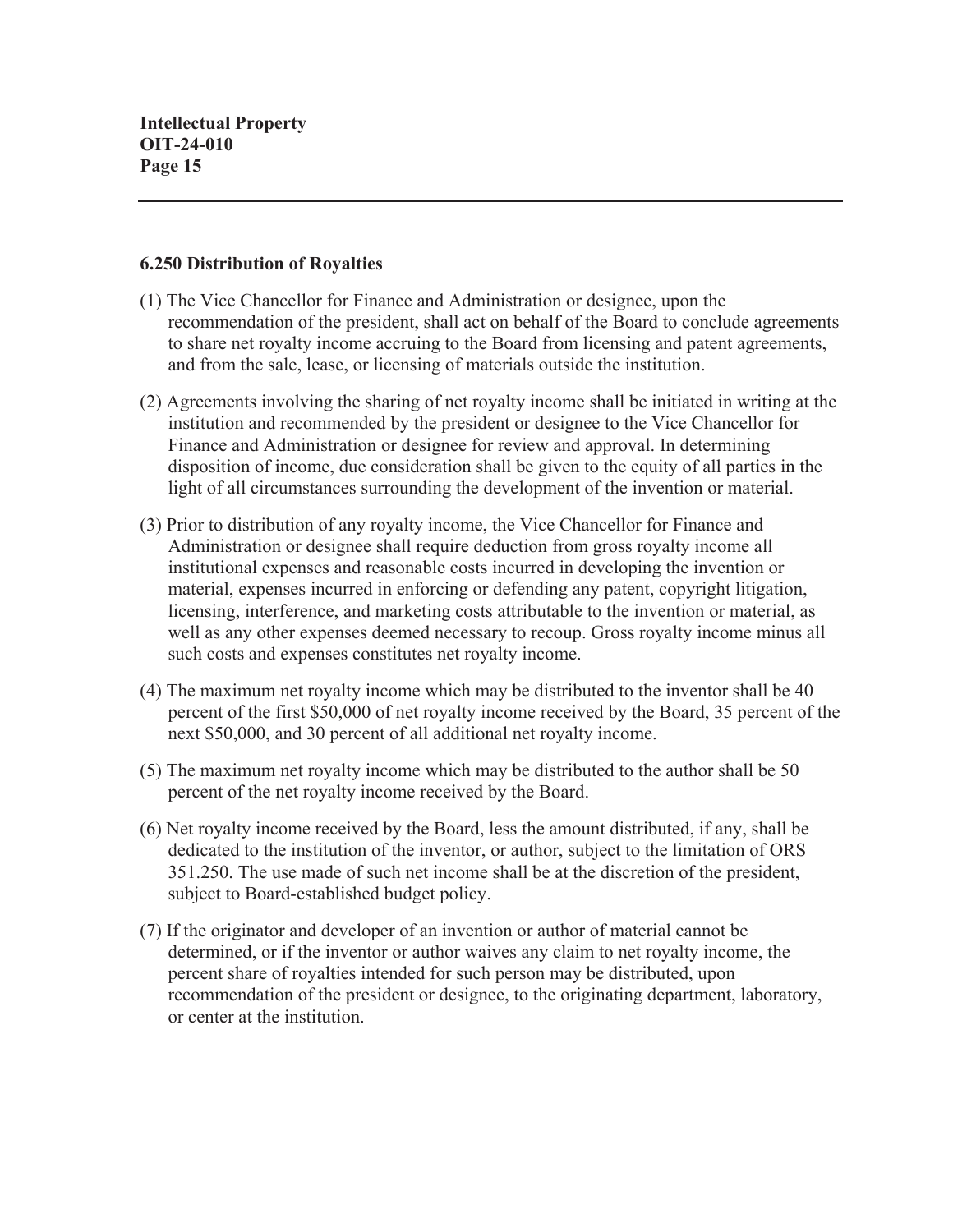#### 6. 255 Copyright Registration Procedures

In establishing copyright registration procedures, institutional personnel and the Vice Chancellor for Finance and Administration or designee shall follow these guidelines:

- (l) All educational and professional materials developed with sigrificant Board and institution-assisted eflort shall be registered for copyright, at the option of the institution and Board, in the name of the institution and Board. The institution and Board shall provide for disclosure of appropriate credits and shall counsel with participating employees regarding presentation of materials.
- (2) Educational and professional materials developed with minimal Board or institutionassisted effort should be registered for copyright, if at all, in the name of the author. The cost of institutional support for such effort will be agreed upon by the author and the president or his designated representative, and the author will reimburse the institution for such costs out of royalties received from the registered materials.
- (3) Materials developed under sponsored assignments should be registered for copyright, if at all, in the name of the institution and the Board, with appropriate acknowledgment to the author. The institution and author are obligated to adhere to any publication rights included in agreements made with grant or contract sponsors.
- (4) Educational and professional materials developed solely by individual effort shall be registered for copyright, if at all, in the name of the author. All rights, including those to royalties, reside with the author.

Recommended by:

President's Council – November 18, 2003

Approved: Martha Anne Dow, President

Date: November 18, 2003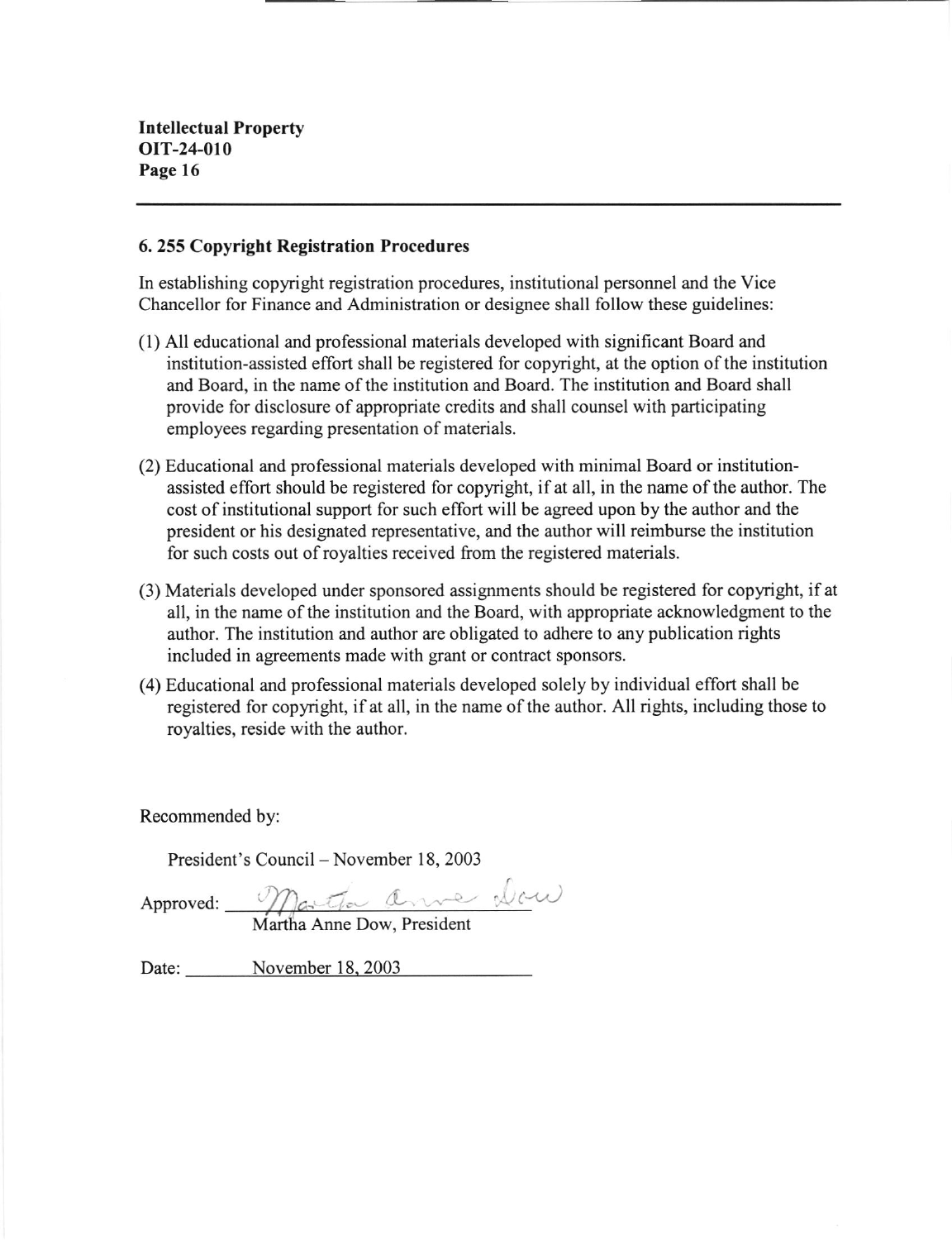### **The Oregon Administrative Rules filed through January 15, 2003**

#### **OREGON UNIVERSITY SYSTEM**

#### **DIVISION 43**

### **POLICIES RELATING TO INVENTIONS, LICENSE AGREEMENTS, EDUCATIONAL AND PROFESSIONAL MATERIALS DEVELOPMENT, PATENTS, AND COPYRIGHTS**

#### **580-043-0006**

#### **Policy**

The educational and research activities of employees of the Board of Higher Education and its institutions frequently result in the discovery of new knowledge in the form of inventions, technological improvements, and the production of educational and professional materials. It shall be the general policy of the Board that such results be made available to the public in the most expeditious manner.

Stat. Auth.: ORS 351 Stats. Implemented: Hist.: HEB 8-1978, f. & ef. 12-5-78

#### **580-043-0007**

#### **Objectives of Policies**

It is Board intent to:

- (1) Provide systematic means of bringing inventions, technological improvements and educational and professional materials into the public domain.
- (2) Encourage the development of new knowledge while protecting traditional academic freedom of employees in the publication of materials, development of inventions and discovery of technological improvements.
- (3) Establish principles and procedures for equitably sharing net royalty income with employees, and with sponsoring agencies when required by an agreement.

Stat. Auth.: ORS 351 Stats. Implemented: ORS 351.070 Hist.: HEB 8-1978, f. & ef. 12-5-78; HEB 5-1996, f. & cert. ef. 12-18-96

#### **580-043-0011**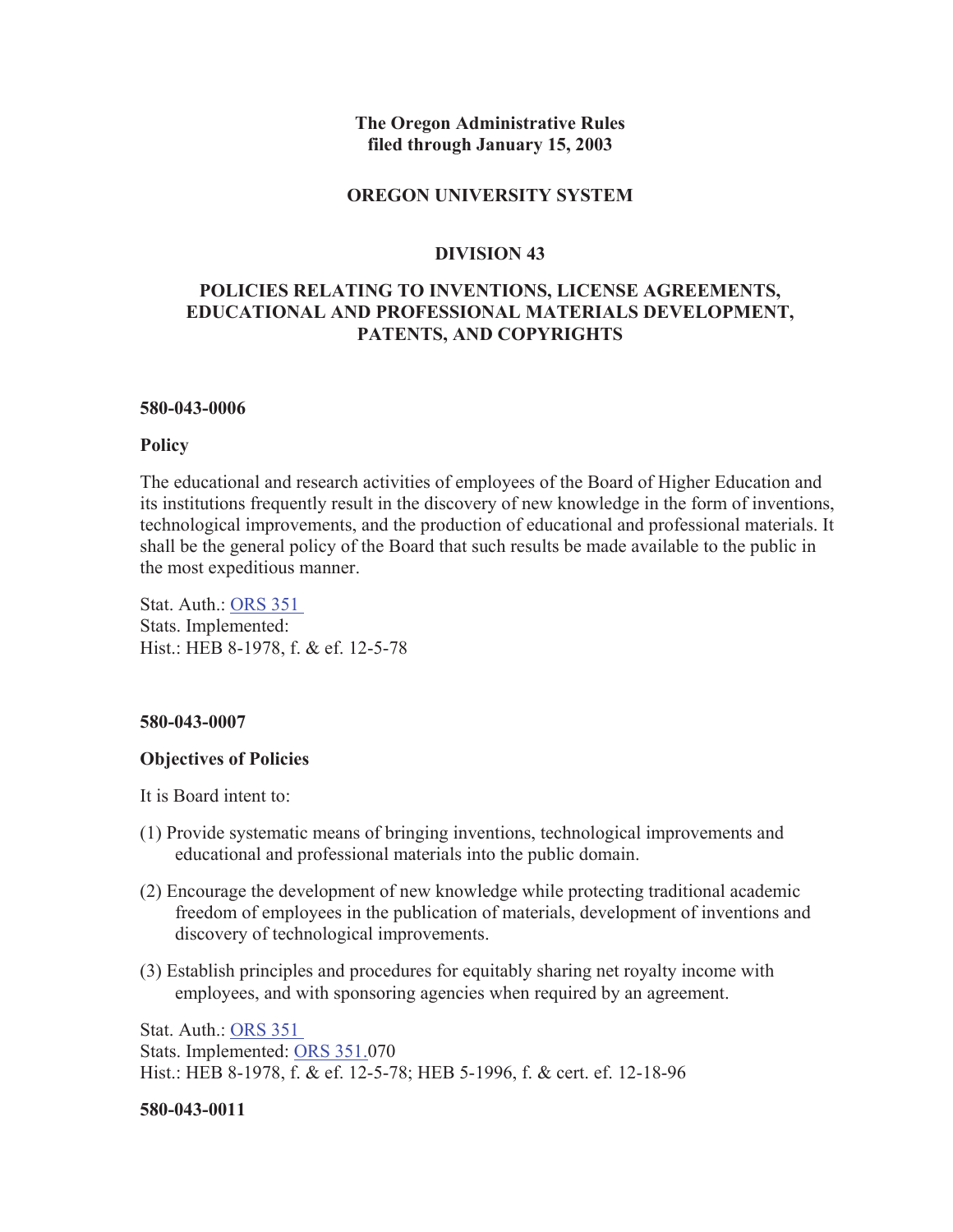### **Employee Responsibilities and Rights**

- (1) As a condition of employment, all Board and institution employees shall agree to assign to the Board rights to:
- (a) Any invention or improvement in technology conceived or developed using institutional facilities, personnel, information or other resources; and
- (b) Educational and professional materials, whether or not registered for copyright, that result from the instructional, research or public service activities of the institutions.
- (2) Employees shall be responsible for disclosing to designated institutional representatives all inventions, technological improvements and educational and professional materials conceived, developed and/or produced during the conduct of normal activities.
- (3) Employees shall be responsible for cooperating and assisting Board and institutional representatives responsible for patenting, licensing, registering for copyright, publishing and generally assisting public access to new knowledge resulting from employee activities.
- (4) Employees shall be eligible to share in net royalty income from each invention or separate improvement thereof, an amount not to exceed:
- (a) 40 percent of the first \$50,000, 35 percent of the next \$50,000, and 30 percent of all additional net royalty income received by the Board for inventions and technological improvements; and
- (b) 50 percent of net royalty income from educational and professional materials.
- (5) For the limited purposes of administering the policies under Division 43, persons acting in the following capacities shall be entitled to the benefits and subject to the responsibilities of said rules: graduate teaching assistants, graduate teaching fellows, graduate research assistants and student employees.

Stat. Auth.: ORS 351.070

Stats. Implemented: ORS 351.070

Hist.: HEB 8-1978, f. & ef. 12-5-78; HEB 9-1980, f. & ef. 8-20-80; HEB 1-1982, f. & ef. 4- 20-82; HEB 1-1993, f. & cert. ef. 2-5-93; HEB 5-1996, f. & cert. ef. 12-18-96

### **580-043-0016**

## **Institutional Responsibilities**

To manage inventions, technological improvements and educational and professional materials developed by employees, institutions shall: